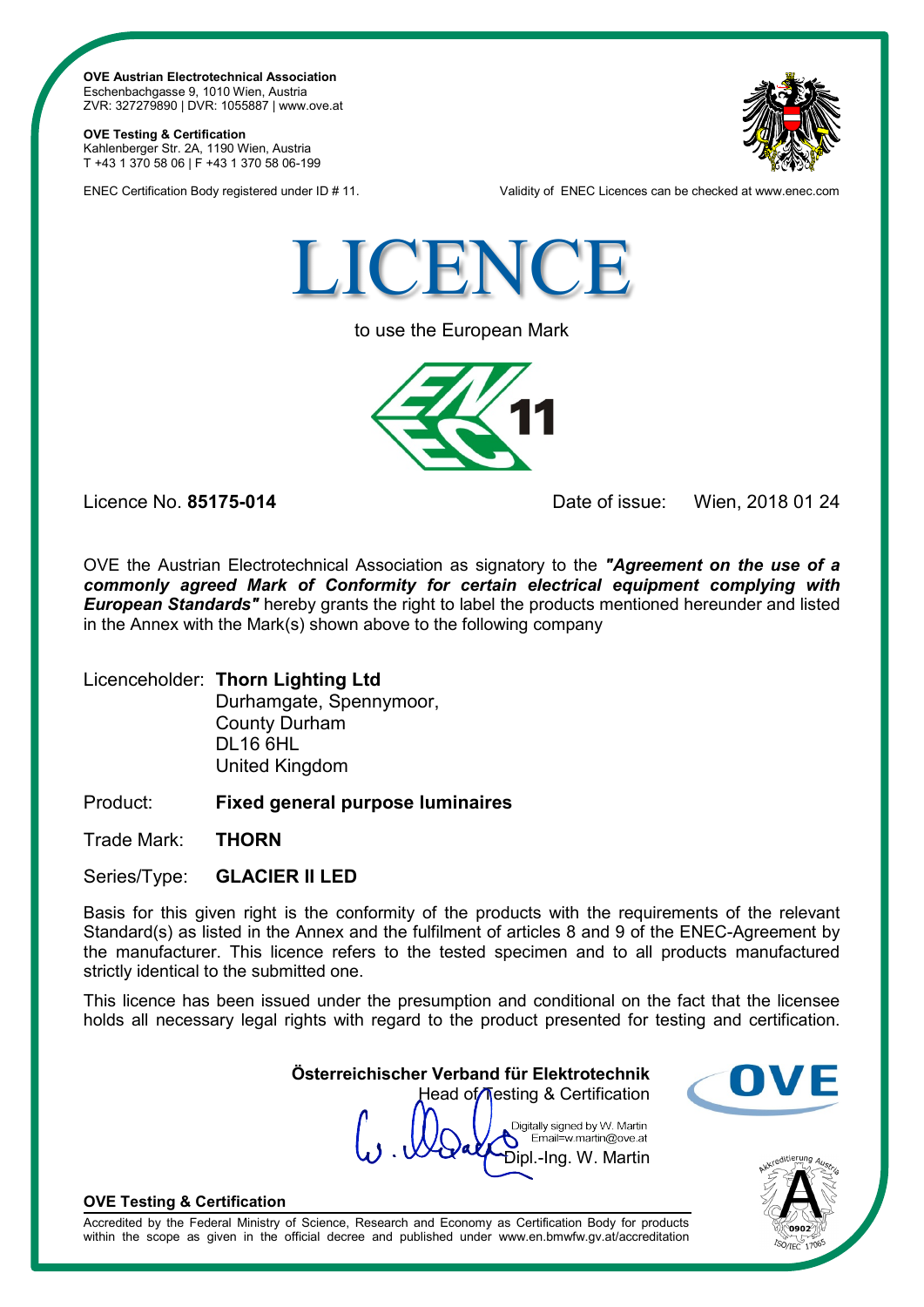

**Licence No. 85175-014** Wien, 2018 01 24 Page 2 of 5

| Hersteller<br><b>Manufacturer</b>                       | <b>Thorn Lighting Ltd</b><br>Durhamgate, Spennymoor,<br><b>County Durham</b><br><b>DL16 6HL</b><br><b>United Kingdom</b> |
|---------------------------------------------------------|--------------------------------------------------------------------------------------------------------------------------|
| Fertigungsstätte(n)<br>Factory location(s)              | <b>Thorn Lighting Ltd</b><br>Durhamgate, Spennymoor,<br><b>County Durham</b><br><b>DL16 6HL</b><br><b>United Kingdom</b> |
| Typenbezeichnung<br>Type reference                      | <b>GLACIER II , see type list on page 5.</b>                                                                             |
| Prüfbericht<br><b>Test Report</b>                       | TR 85175-0029-01 ECS                                                                                                     |
| Nationale Bestimmung(en)<br><b>National Standard(s)</b> | ÖVE/ÖNORM EN 60598-1:2015-11-01<br>ÖVE-LI/EN 60598-2-1:1989                                                              |
| Europanorm(en)<br>European Standard(s)                  | EN 60598-1:2015<br>EN 60598-2-1:1989                                                                                     |
| Ersatz für Zertifikat<br>Superseded licence             |                                                                                                                          |
| Anmerkung(en)<br>Remark(s)                              | <b>SMT-procedure</b>                                                                                                     |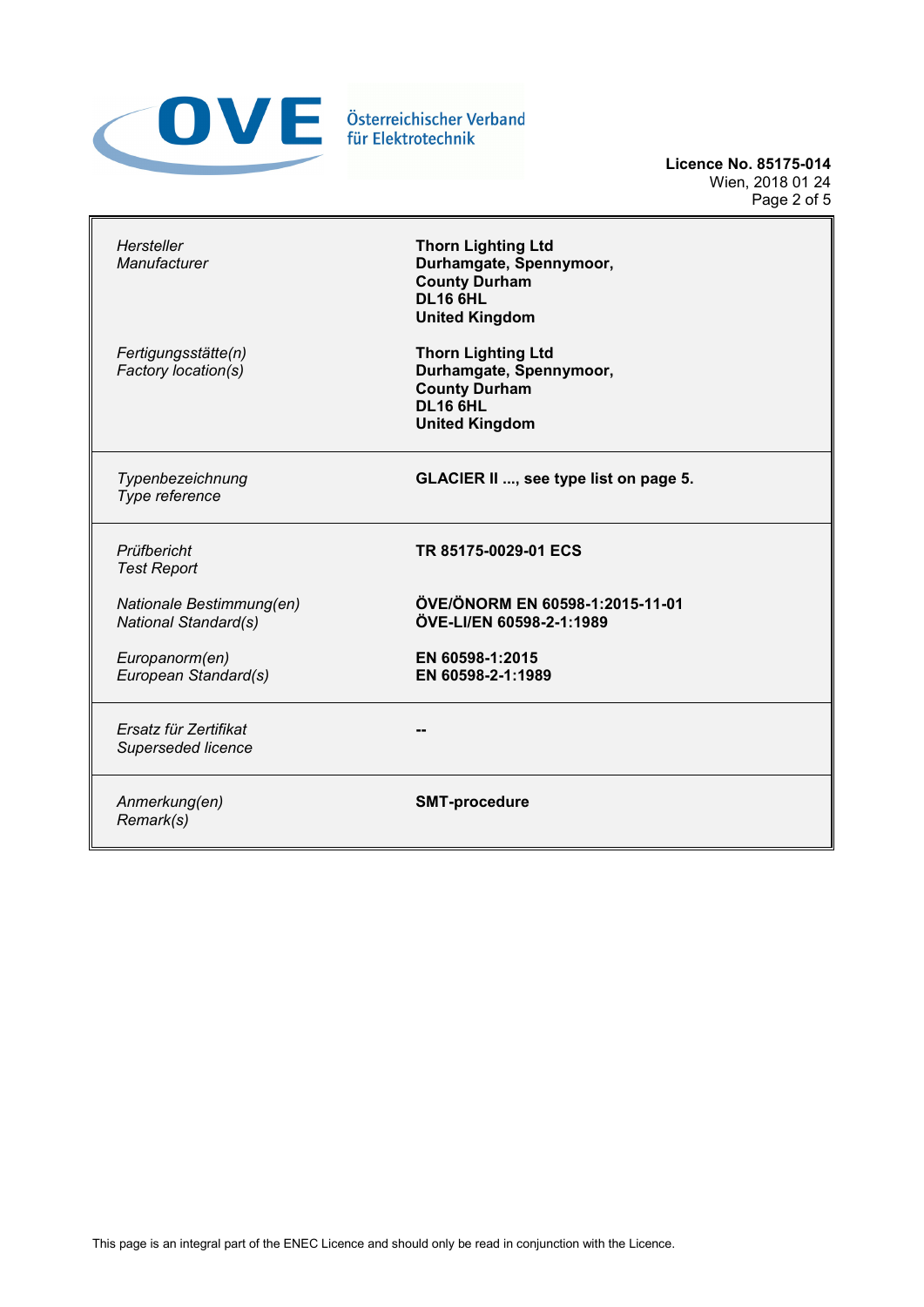

**Licence No. 85175-014** Wien, 2018 01 24 Page 3 of 5

| Nennspannung<br>Rated voltage                                         | 220-240 V, 50/60 Hz                                                                                                                                                                                                                                |
|-----------------------------------------------------------------------|----------------------------------------------------------------------------------------------------------------------------------------------------------------------------------------------------------------------------------------------------|
| Anzahl und Leistung der Lampen<br>Rated wattage and number of lamps   | 1 LED module SLE G6.                                                                                                                                                                                                                               |
| Lampentyp(en)<br>Lamp identification                                  | SLE G6 15mm 3000lm 8 H ADV,<br>SLE G6 17mm 4000lm 8 H ADV D50,<br>SLE G6 23mm 6000lm 8 H ADV.                                                                                                                                                      |
| Schutzgrad<br>Degree of protection                                    | IP20                                                                                                                                                                                                                                               |
| <b>Netzanschluss</b><br>Supply connection                             | <b>Screwless terminals</b>                                                                                                                                                                                                                         |
| Befestigungsfläche<br>Supporting surface                              | <b>Normally flammable surface</b>                                                                                                                                                                                                                  |
| Schutzklasse<br>Class of protection                                   | CLI                                                                                                                                                                                                                                                |
| <b>Beschreibung des Aufbaus</b><br><b>Description of construction</b> | LED pendant luminaire with die-cast aluminium housing<br>with either satin grey or black finish. The luminaire body<br>can be combined with four different reflectors:<br>Prismatic Glass, Opalic Glass, Aluminium or a Prismatic<br>PC reflector. |
| Zusatzinformation<br>Additional information                           | Classified within limits of risk group 1 (low risk)<br>according to EN 62471:2008.                                                                                                                                                                 |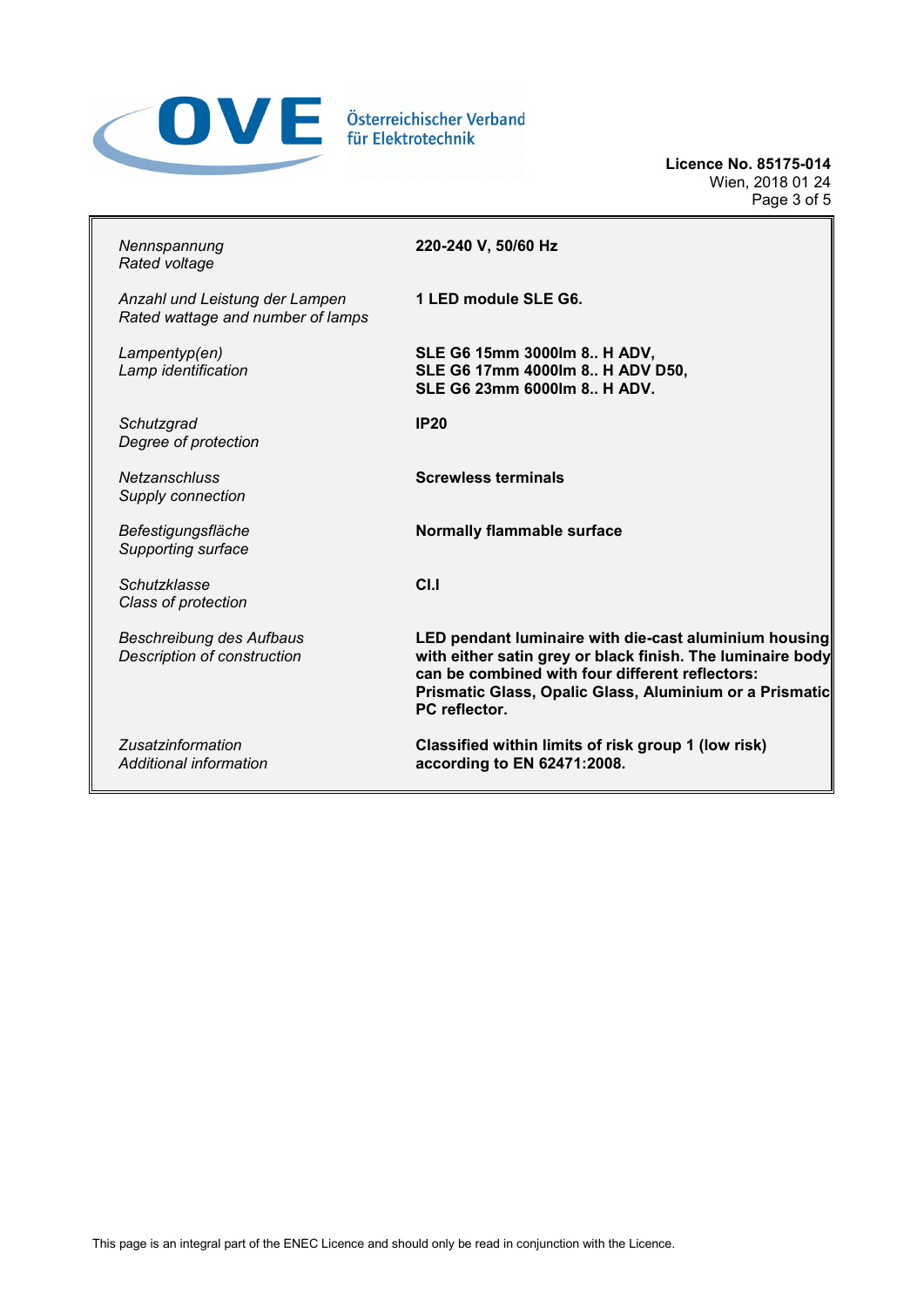

**Licence No. 85175-014** Wien, 2018 01 24 Page 4 of 5

| Bauteil<br>Component                                                                       | Code                       | Code Hersteller<br>Manufacturer                                                                                | Typenbezeichnung<br><b>Type Reference</b>                                                                                                                                                                                        | Konformitätszeichen<br>Mark(s) of conformity                                                             |
|--------------------------------------------------------------------------------------------|----------------------------|----------------------------------------------------------------------------------------------------------------|----------------------------------------------------------------------------------------------------------------------------------------------------------------------------------------------------------------------------------|----------------------------------------------------------------------------------------------------------|
| <b>LEC</b> control<br>gear                                                                 | В<br>в                     | <b>Tridonic</b><br><b>Tridonic</b>                                                                             | LCA 45W 500-1400mA one4all C PRE<br>LCA 10W 150-400mA one4all C PRE                                                                                                                                                              | <b>ENEC 11</b><br><b>ENEC 11</b>                                                                         |
| LED module                                                                                 | в<br>B<br>B<br>в<br>B<br>в | <b>Tridonic</b><br><b>Tridonic</b><br><b>Tridonic</b><br><b>Tridonic</b><br><b>Tridonic</b><br><b>Tridonic</b> | <b>SLE G6 15mm 3000lm 830 H ADV</b><br><b>SLE G6 15mm 3000lm 840 H ADV</b><br>SLE G6 17mm 4000lm 830 H ADV D50<br>SLE G6 17mm 4000lm 840 H ADV D50<br><b>SLE G6 23mm 6000lm 830 H ADV</b><br><b>SLE G6 23mm 6000lm 840 H ADV</b> | <b>ENEC 11</b><br><b>ENEC 11</b><br><b>ENEC 11</b><br><b>ENEC 11</b><br><b>ENEC 11</b><br><b>ENEC 11</b> |
| Supply cable                                                                               | A                          | Leoni                                                                                                          | H05SS-F 5x0,75mm <sup>2</sup>                                                                                                                                                                                                    | <b>HAR</b>                                                                                               |
| Internal wiring                                                                            | C                          | <b>Draka</b>                                                                                                   | FQ105/S05Z1-R<br>$0,75$ mm <sup>2</sup> ; 105°C                                                                                                                                                                                  | <b>Checked within</b><br>appliance                                                                       |
| <b>Screwless</b><br>terminals                                                              | A                          | <b>Electro</b><br>Terminal                                                                                     | SLK5<br>450V; 0,5-2,5mm <sup>2</sup> ; T85                                                                                                                                                                                       | <b>ENEC 11</b>                                                                                           |
| Cord anchorage C                                                                           |                            | Norrkoping<br>plast                                                                                            | <b>NP704</b>                                                                                                                                                                                                                     | <b>Checked within</b><br>appliance                                                                       |
| The companent is replaced by with another and also setting with equivalent characteristics |                            |                                                                                                                |                                                                                                                                                                                                                                  |                                                                                                          |

A The component is replaceable with another one, also certified, with equivalent characteristics.<br>B The component is replaceable if authorised by the test house.

B The component is replaceable if authorised by the test house.<br>C Integrated component tested together with the appliance.<br>D Alternative component.

Integrated component tested together with the appliance.

Alternative component.